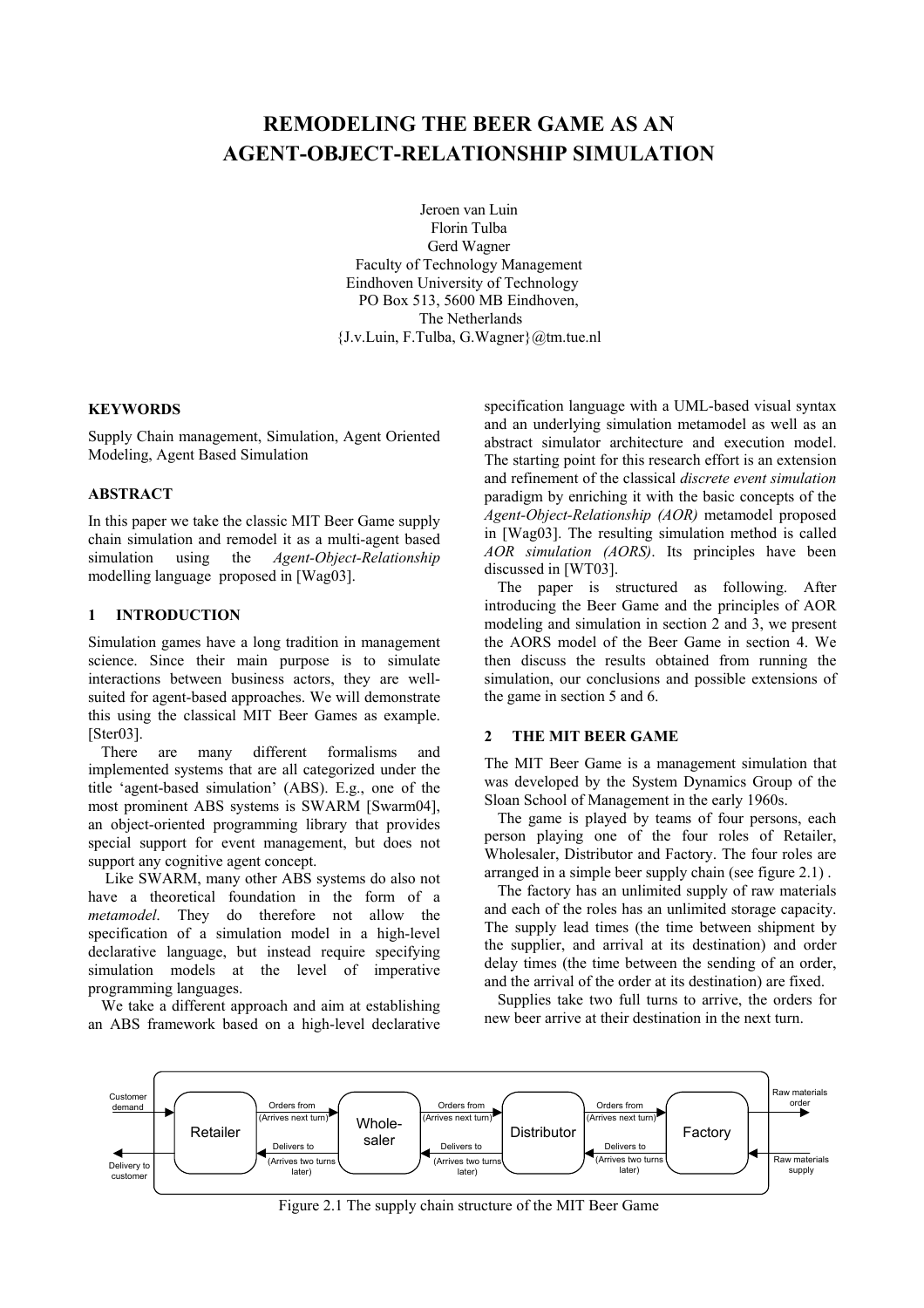Each turn (usually a simulated week), the retailer receives a customer order and tries to ship the requested amount from its inventory. It then orders an amount of beer from its supplier, the wholesaler, which tries to ship the requested amount from its inventory, and so on. Orders that cannot be met are placed in backorder and must be met as soon as possible.

At the end of each week, each role has to calculate that week's costs. Remaining inventory is charged \$0.50 per item as holding costs and backorders are charged \$1.00 per item as shortage costs. The objective of the game is to be the team with the lowest overall costs or to be the player with the lowest cost within a team, after playing a fixed number of weeks.

The players have complete information about their own role, including a history of their own incoming orders, outgoing orders and backorders. However, they have no information about the other roles. The customer demand is only known to the retailer, and no player knows the inventory size of the other players, or how much the other players have in backorder.

Though the simulation is a very simplified version of the real life situation (each role has unlimited labour, capacity, machines and funds and there are no competitors), the average costs after running 36 weeks is \$2000 and the orders between the players show an extremely oscillating pattern. The calculated optimal strategy would have a total cost of only \$200 [Ster92].

### **3 AOR MODELING AND SIMULATION**

#### **3.1 AOR Modeling**

The AOR modeling language (AORML) is based on an ontological distinction between active and passive entities, that is, between agents and (non-agentive) objects of the real world. The agent metaphor includes *artificial* (software and robotic), *natural* (human and animal) as well as *social/institutional* agents (groups, organizations etc.).

In AORML, an entity is an agent, an event, an action, a claim, a commitment, or an ordinary object. Only agents can communicate, perceive, act, make commitments and satisfy claims. Objects are passive entities without such capabilities. Besides human and artificial agents, AORML also includes the concept of *institutional agents,* which are composed of a number of other agents that act on their behalf. Organizations and organizational units are important examples of institutional agents.

There are two basic types of AOR models: *external* and *internal* models. An external AOR model adopts the perspective of an external observer who is looking at the (prototypical) agents and their interactions in the problem domain under consideration. In an internal AOR model, we adopt the internal (first-person) view of a particular agent to be modeled. While a business domain model corresponds to an external model, a system design model corresponds to an internal model, which can be derived from the external one.

In external AOR modeling, there is a distinction between *action events* and *non-action events*, and between *communicative* action events (or *messages*) and *non-communicative* action events. These distinctions are important for AOR simulation, since they allow a close-to-reality treatment of perception and communication.

The most important behavior modeling element of AORML are *reaction rules*, which are used to express *interaction patterns*. A reaction rule is visualized as a circle with incoming and outgoing arrows drawn within the agent rectangle whose reaction pattern it represents. Each reaction rule has an incoming arrow with a solid arrowhead, which specifies the triggering event type. In addition, there may be ordinary incoming arrows representing state conditions (referring to corresponding instances of other entity types).

There are two kinds of outgoing arrows: one for specifying mental effects (changing beliefs and/or commitments) and one for specifying the performance of (physical and communicative) actions. An outgoing arrow with a double arrowhead denotes a mental effect. An outgoing connector to an action event type denotes the performance of actions of that type. Figure 4.2 shows an example of an *interaction pattern diagram* describing the interactions of a Beer Game agent. For instance, the reaction rule R3 has a trigger arrow and a mental effect arrow. It is triggered by Order messages and leads to a state change that is specified by the OCL postcondition:

OrderedQuantity = OrderedQuantity@pre + Order.Quantity

In symbolic form, a reaction rule is defined as a quadruple

$$
\epsilon,\,C\,\rightarrow\,\alpha,\,P
$$

where ε denotes an event term (the triggering event), *C* denotes a logical formula (the mental state condition),  $\alpha$ denotes an action term (the triggered action), and *P* denotes a logical formula (specifying the mental effect or postcondition).

### **3.2 AOR Simulation**

In an Agent Based Simulation it is natural to partition the simulation system into two parts:

- 1. the *environment simulator* responsible for managing the state of all external (or physical) objects and for the external/physical state of each agent;
- 2. a number of *agent simulators* responsible for managing the internal (or mental) state of agents.

The state of an AOR Simulation system consists of:

- the simulated time *t*
- the environment state representing
	- the non-agentive environment (as a collection of objects) and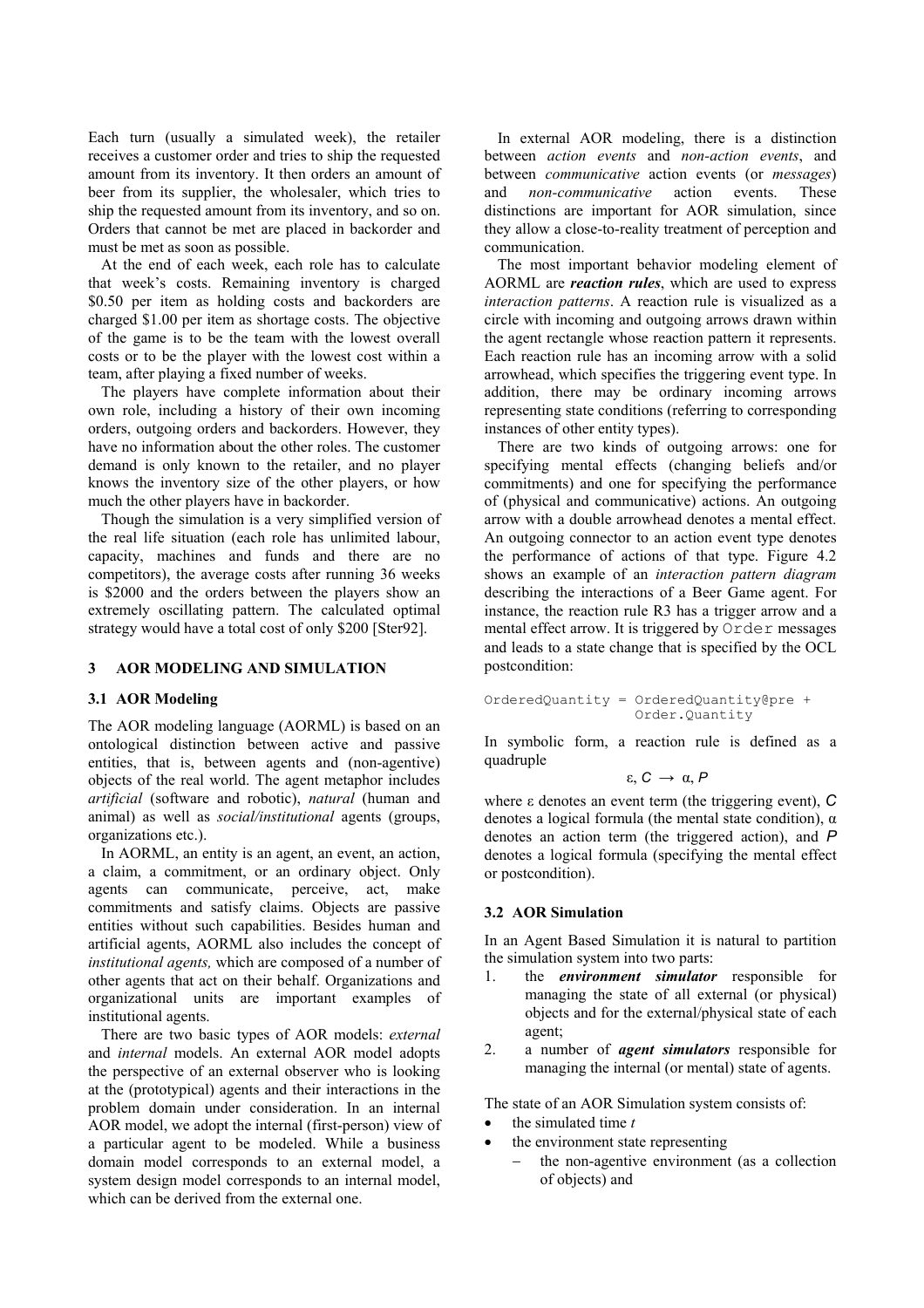- the external states of all agents (e.g., their physical state, their geographic position, etc.)
- the internal agent states (e.g., representing perceptions, beliefs, memory, goals, etc.).
- a (possibly empty) list of future events

For each simulation run, a start and an end calendar date-time are specified. The simulated time *t* represents a cycle counter, which can be transformed into a calendar date-time with the help of a cycle duration constant (for which we use 100ms by default). The simulation run stops at the end date-time. By default, both the perception-action and the action-perception delay are 100ms, as illustrated in figure 3.2.1.



Fig. 3.2.1: The perception-action and action-perception delays

At initialization time, for each exogenous event type, according to its distribution function, events are created and put into the future events list.

A simulation cycle consists of the following steps:

- 1. At the beginning of a new simulation cycle, at simulated time t, the environment simulator determines the current events (all the events of the future events list whose occurrence time is now).
- 2. Based on the current environment state and the current events, the environment simulator determines
	- a) a new environment state
	- b) a set of new caused events (with suitable occurrence time) created by the causality rules of the environment simulator, including
		- newly caused *environment events*
		- next step *receive message events* (with occurrence time  $t+1$ ) derived from the corresponding current send message events
		- next step *perception events* (with occurrence time  $t+1$ ) derived from the corresponding current *environment events* and *noncommunicative action events*
	- c) The environment simulator then hands over to each agent simulator, the current *receive message events* and *perception events* for the simulated agent.
- 3. Using its current internal state and its list of current perceptions and incoming messages, each agent simulator computes,
	- a) a new internal agent state,
	- b) a set of new action events (with occurrence time t+1) created by the behavior rules of the agent simulator (representing the immediate reactions

of the simulated agent in response to the delivered perceptions and message receptions)

- 4. The future events list is updated by removing all the processed events and adding the new caused events from step 2b and the new action events from step 3b.
- 5. If the simulation run continues, the environment simulator sets the simulated time t
	- a) to  $t+1$ , if it is in incremental time progression mode, or
	- b) to the occurrence time of the next event from the future events list, if it is in event-based time progression mode, and starts over with step 1 of the simulation cycle.

The simulation run ends when the future events list is empty or when the end date-time is reached.

This abstract architecture and execution model can be instantiated by different concrete architectures and systems. In the next section, we present a Prolog program, which instantiates this architecture and implements an AORS system.

#### **3.3 A Prolog Prototype of an AORS System**

Implemented as a Prolog program, the AORS simulation cycle yields the following procedure:

- 1: **cycle**( Max, Max, , , ) :- !.
- 2: **cycle**( \_, \_, \_, \_, []) :- !.
- 3: **cycle**( Now, Max, EnvSt, IntAgtSts, EvtList)  $\cdot$  :  $\cdot$  :
- 4: **extractCrtEvts**( Now, EvtList, CrtEnvEvts, CrtPercEvts),
- 5: **envSimulator**( Now, CrtEnvEvts, EnvSt, NewEnvSt, TranslCausEvts),
- 6: **agtsSimulator**( Now, CrtPercEvts, IntAgtSts, NewIntAgtSts, TranslActEvts),
- 7: **computeNewEvtList**( EvtList, CrtEnvEvts, TranslCausEvts, TranslActEvts, NewEvtList),
- 8: **findNextMoment** ( NewEvtList, NextMoment),<br>9: **cycle** ( NextMoment, Max, NewEnySt,
- cycle ( NextMoment, Max, NewEnvSt,

```
NewIntAgtSts, NewEvtList).
```
Lines 1 and 2 represent the exit condition (when the end date-time is reached or when the future events list is empty). In line 4, the current environment events (step 1 of the simulation cycle) and also the current perception events are extracted from the future events list. Lines 5 and 6 simulate the system in the current cycle by first calling the environment simulator and then calling all agent simulators. In line 7, the future events list is updated (step 4). The last two lines update the time and start a new cycle (step 5). NewEnvSt and NewIntAgtSts represent the new environment state and the new internal states of agents.

We represent physical causality as a transition function, which takes an environment state and an event and provides a new environment state and a set of caused events. This function is specified by a set of reaction rules for the environment simulator in the form of

```
 rrEnv( RuleDescr, Now, Evt, Cond, 
        CausEvt, Eff)
```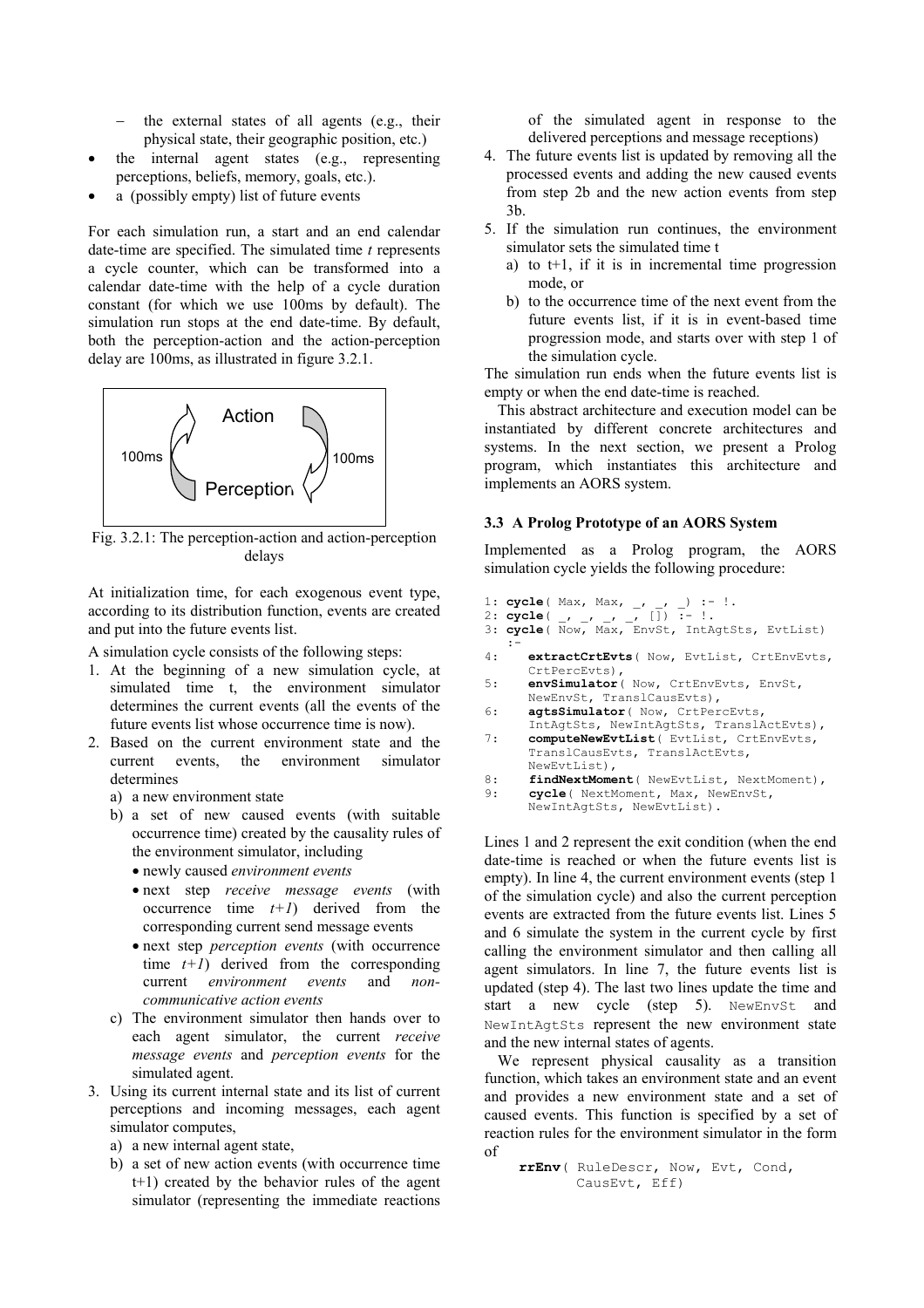with obvious parameter meanings. Agent behavior, as a function from a mental state and a perception event to a new mental state and a set of action events, is also specified by a set of reaction rules:

```
 rr( AgentName, RuleDescr, OwnTime, 
     Evt, Cond, ActEvt, Eff)
```
For processing these rules we use two meta-predicates:

- 1. **prove**( X, P), where X is a list of atomic propositions (representing an environment state or an internal agent state) and P is a proposition.
- 2. **update**  $(X, P, X')$  where  $X'$  is the new state resulting from updating  $\times$  by assimilating  $\times$  (in our simple example this means asserting or retracting atomic propositions).

When *E* is a current event, and there is an environment simulator rule whose event term matches *E* such that **prove**( EnvSt, Cond) holds, then the specified CausEvt is added to the future events list as described in step 2 above and the environment state is updated by performing

 **update**( EnvSt, Eff, NewEnvSt)

In a similar way, the reaction rules of each agent are applied, updating its internal state by

## **update**( IntAgtSt, Eff, NewIntAgtSt)

Concerning step 2c, notice that if there are only communication events (messages), then the perceptions of an agent are the messages sent to it.

We now present the environment simulator:

```
1. envSimulator( Now, CrtEvts, EnvSt, 
          NewEnvSt, TranslCausEvts) :- 
2. findall( [CausEvt, Eff], 
      \overline{a}member( Evt/_, CrtEvts), 
            rrEnv( RuleDescr, Now, Evt, Cond, 
            CausEvt, Eff), 
            prove( EnvSt, Cond) 
a), ListOfResults),<br>3<br>axtractEffects(List
         3. extractEffects( ListOfResults, 
                           Effects), 
4. computeNewEnvState( EnvSt, Effects, 
                           NewEnvSt), 
5. extractEvents( ListOfResults, 
                          CausEvts),
6. translateCausEvts( Now, CausEvts, 
                               TranslCausEvts).
```
In line 2 all events (and their accompanying effects) that are caused by an event from the CrtEvts list are collected in ListOfResults. Based on the effects of the current environment events (extracted on line 3) the new environment state is determined (line 4). After extracting also the caused events from the

ListOfResults (in line 5), their absolute time stamp is computed with respect to the current moment (line 6).

A similar procedure is performed for each agent, as shown in the following code:

```
1. agtSimulator( AgtName, Now, CrtPercEvts, 
       IntAgtSt, NewIntAgtSt, ActEvts) :- 
2. findall( [ActEvt, Eff], 
      \overline{a} member( Evt, CrtPercEvents), 
            rr( AgtName, RuleDescr, Now, Evt, 
                Cond, ActEvt, Eff), 
            prove(IntAgtSt, Cond), 
           ), ListOfResults), 
3. extractEvents( ListOfResults, 
                        ActionEvents), 
4. extractEffects( ListOfResults, 
                         Effects), 
5. computeNewState( IntAgtSt, Effects, 
                          NewIntAgtSt).
```
#### **4 AN AORS MODEL OF THE BEER GAME**

When looking at the Beer Game from an agent-oriented viewpoint, we can identify four agents (the retailer, wholesaler, distributor and factory) that have similar behavior. We exclude the end customer and the raw materials supplier from the simulation and therefore assume that the environment sends beer orders to the retailer, receives beer deliveries from the retailer and supplies the factory with raw materials.

Each agent receives orders from its client. The client is either the end customer, in case of the retailer, or the downstream supply chain node, in the other cases. Each order specifies a quantity of beer, which is added to the order quantity for that week. The agent can also receive a beer delivery from its upstream node or, in case of the factory, a raw materials delivery from the environment. The delivered quantity is added to the quantity in stock.

At the end of the week, the orders for this week and the backorder quantity are added to form the total outstanding order. This total order quantity is compared to the current quantity in stock. If the latter is equal to or greater than the former, the quantity of beer shipped is equal to the total order quantity, and the backorder quantity is set to 0.

If the inventory is insufficient to fulfil the total order, the entire inventory is shipped and the remaining (unfulfilled) part of the total order is recorded as being in backorder. At the end of its turn, the agent decides on the amount of beer it wants to order from its supplier.

Figure 4.1 shows the AOR Interaction Frame Diagram describing the possible interactions between two agents of the Beer Game supply chain.



Fig. 4.1 The interaction frame between two agents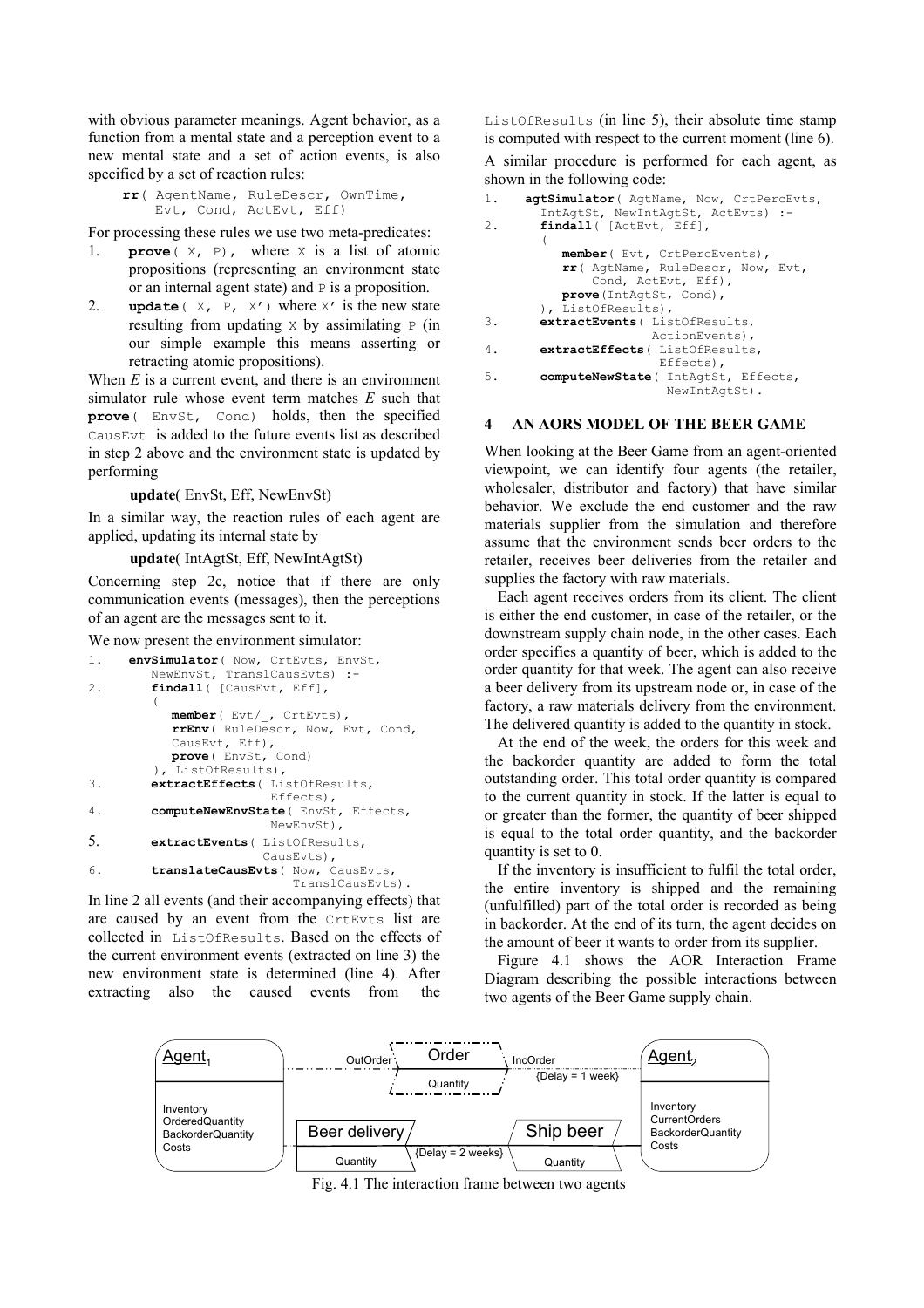The incoming and outgoing orders are modeled as messages, the shipping of beer is modeled as a noncommunicative action event and the reception of beer is modeled as a non-action event. The shipment of a quantity of beer by one agent and the reception of this shipment by the other agent are modeled as two different events (with a two week delay) abstracting away from the transportation process.

The reactions of the agents to the incoming events as described in figure 4.1 can be specified and visualised in the form of reaction rules, as shown in the diagram in figure 4.2.

## **4.1 Reaction Rules**

The first reaction rule, R1, is triggered periodically at the end of each business week. It compares the inventory with the total number of outstanding orders. Depending on the outcome of this test, either the entire order or the maximum available quantity of beer is shipped. The quantities of the inventory, backorder and this week's orders and are then adjusted accordingly.

| <b>Reaction rule R1: shipping outstanding orders</b> |               |                                                                               |
|------------------------------------------------------|---------------|-------------------------------------------------------------------------------|
| OΝ<br>ΤF                                             | Event<br>Cond | End of Week<br>$Inventory$ >=<br>(OrderedOuantity +<br>BackorderQuantity)     |
| THEN                                                 | Action        | Ship ( OrderedQuantity +<br>BackorderQuantity)                                |
|                                                      | Effect        | $Inventory = Inventory@pre$<br>- (OrderedQuantity<br>+ BackorderQuantity@pre) |
|                                                      | Effect        | $BackorderQuantity = 0$                                                       |
| ELSE                                                 | Action        | Ship (Inventory@pre)                                                          |
|                                                      | Effect        | BackorderQuantity =                                                           |
|                                                      |               | (BackorderQuantity@pre +<br>OrderedQuantity) -<br>Inventory@pre               |
|                                                      | Effect        | Inventory = $0$                                                               |
|                                                      | Effect.       | $OrderedQuantity =$                                                           |

The second reaction rule, R2, handles the ordering of new beer from the upstream agent. This action takes place at the end of the week. The trigger for this rule is a perception that the end of the week has been reached.

| <b>Reaction rule R2: Ordering stock</b> |        |                          |  |  |
|-----------------------------------------|--------|--------------------------|--|--|
| ON.                                     | Event. | End of Week              |  |  |
| DO.                                     | Action | SEND(Order(ComputeQty()) |  |  |

The third reaction rule, R3, is triggered by the reception of a new order from the customer. It adds the new amount of requested beer to the amount of beer that had already been ordered this week.

| Reaction rule R3: receiving a new order |                   |                                                                         |
|-----------------------------------------|-------------------|-------------------------------------------------------------------------|
| ON<br>DO.                               | Event.<br>Effect. | Order<br>$OrderedQuantity =$<br>OrderedQuantity@pre +<br>Order.Ouantity |

The fourth reaction rule, R4 is triggered by the arrival of a new shipment of beer. The quantity of the beer in the event is added to the existing amount.

|          | <b>Reaction rule R4: receiving new beer</b> |                                                               |  |
|----------|---------------------------------------------|---------------------------------------------------------------|--|
| ON<br>DO | Event<br>Effect                             | Delivery<br>Inventory = Inventory@pre +<br>Delivery. Quantity |  |

The fifth and last reaction rule handles the calculating of the costs of the past week, and adds it to the total costs. Like the shipping of beer and the ordering of new stock, this action takes place at the end of a business week and is triggered by the perception of the end of the week.

| <b>Reaction rule R5: Calculating costs</b> |                   |                                                                                          |  |
|--------------------------------------------|-------------------|------------------------------------------------------------------------------------------|--|
| ON<br>DO                                   | Event.<br>Effect. | End of Week<br>Costs = Costs@pre + $(0.5 *$<br>Inventory) + $(1 *$<br>BackorderOuantity) |  |

The AOR Interaction Pattern Diagram depicting the reaction rules R1–R5 is shown in figure 4.2.



Fig. 4.2 Interaction Pattern Diagram

## **5 RUNNING THE MODEL**

We have transformed the AORS model of the Beer Game into code for the AORS Prolog simulator. We then tested it with different ordering strategies for the agents. The customer demand has been set to a random